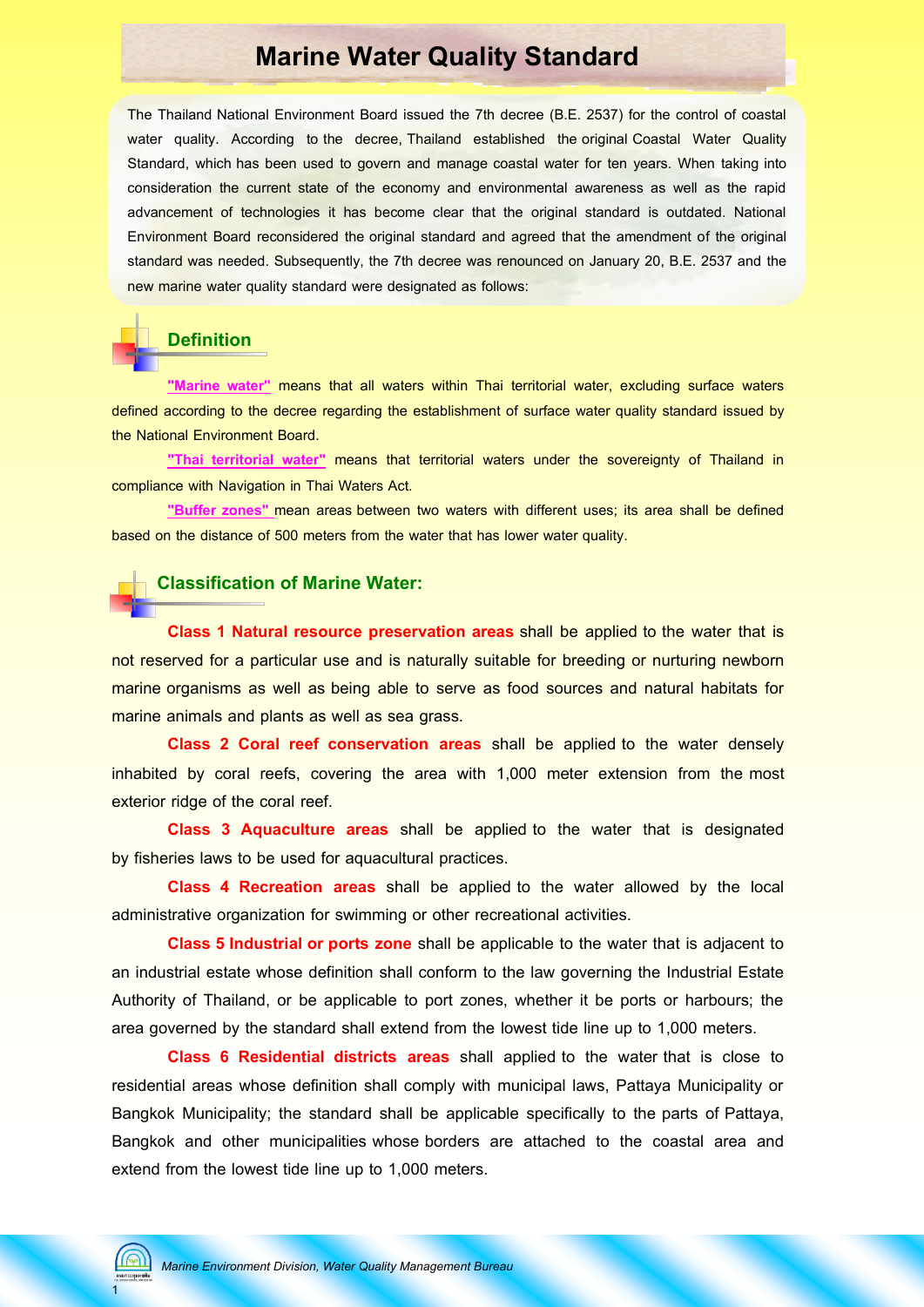

(a) In the case that there is an overlapping among areas to which different standards are applied, the most stringent standard shall be preferred.

(b) The classification of waters into each type of beneficial use shall proceed with the designation of a buffer zone located between two waters complying with different standards. Besides, water quality standard of a buffer zone shall not exceed the average between different standards of the two waters that have a buffer zone between them, nonetheless, with the following exceptions:

(1) If a buffer zone is situated between the two waters, one of which possesses no standard, the water quality standard of the buffer zone shall not be greater than the standard available.

 (2) If the standard of two waters requires that their water quality be the same as it appears in nature, the water quality in a buffer zone shall not exceed half the standard.



(1) Conduct the water sampling at the depth of 1 meter above the bottom and below the surface, providing that the water has a depth of less than 5 meters.

(2) Conduct the water sampling at three different depths including 1 meter above the bottom and below the surface as well as at mid-depth in the water, provided that the water depth ranges from 5 to 20 meters.

(3) Conduct the water sampling at five different depths, which are 1, 10, 20, and 30 meters below the surface and 1 meter above the bottom, provided that the water depth ranges from 20 to 40 meters.

(4) Conduct the water sampling at five different depths, which are 1, 20, 40, and 80 meters below the surface and 1 meter above the bottom, provided that the water depth ranges from 40 to 100 meters.

(5) Conduct the water sampling at the depth of 1 meter below the surface and above the bottom as well as at the depth of every fifty meter, provided that the water depth is greater than 100 meters. (6) Conduct the water sampling at the mid-depth, provided that the water depth is equal to, or less than, 1 meter.

The water sampling shall conform to the six conditions above except for the following circumstances:

(a) In the case of the Total Coliform Bacteria, Fecal Coliform Bacteria and Enterococci Bacteria, the sampling shall be performed at the depth of 30 centimeters below the surface.

(b) In the case of floatable solids, colour, transparency, and oil & grease on the surface, the water sampling shall not be required; nonetheless, the measurement of these parameters shall be carried out at the sampling field.

Moreover, if the water be influenced by tides, sampling shall be performed until the lowest level of the tide is reached.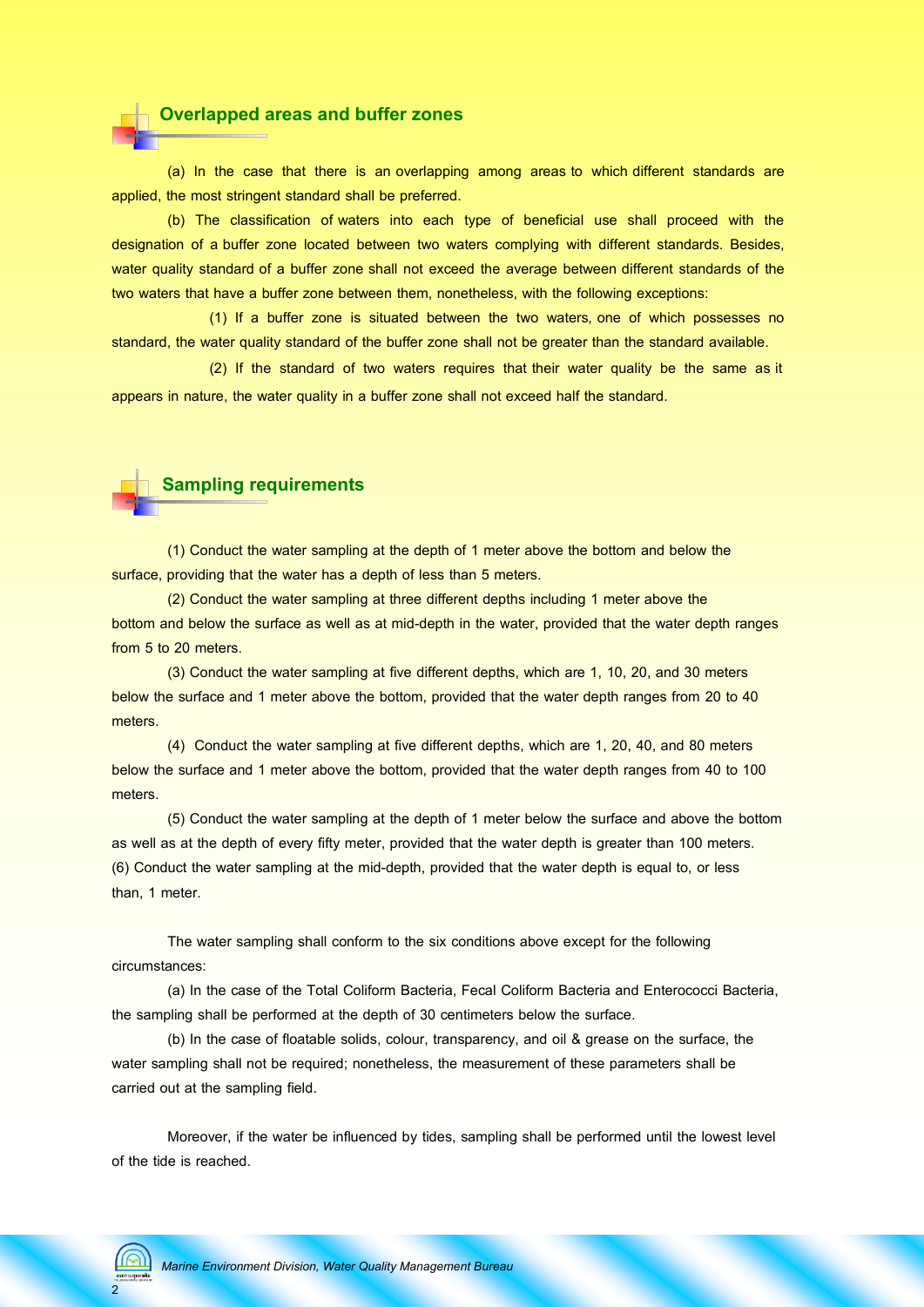## **Marine Water Quality Standard**

|                                      | <b>Permitted Value for Marine Water Class</b>                                                                                            |                               |                       |                                                    |                            |                    |  |  |  |  |
|--------------------------------------|------------------------------------------------------------------------------------------------------------------------------------------|-------------------------------|-----------------------|----------------------------------------------------|----------------------------|--------------------|--|--|--|--|
| <b>Parameters</b>                    | Class 1                                                                                                                                  | Class 2                       | Class 3               | Class 4                                            | Class <sub>5</sub>         | Class <sub>6</sub> |  |  |  |  |
|                                      | <b>Natural resource</b>                                                                                                                  | <b>Coral reef</b>             | Aquaculture           | <b>Recreation</b>                                  | <b>Industrial or ports</b> | <b>Residential</b> |  |  |  |  |
|                                      | preservation                                                                                                                             | conservation                  |                       |                                                    | zone                       | districts areas    |  |  |  |  |
| <b>Floatable Solids</b>              | not unpleasant                                                                                                                           |                               |                       |                                                    |                            |                    |  |  |  |  |
| Colour                               | not unpleasant <sup>[1]</sup>                                                                                                            |                               |                       |                                                    |                            |                    |  |  |  |  |
| Odour                                |                                                                                                                                          | not unpleasant <sup>[2]</sup> |                       |                                                    |                            |                    |  |  |  |  |
| Temperature $(^{\circ}C)$            | an increase shall                                                                                                                        | any change of                 | an increase shall not | an increase shall not exceed 2 °C from the natural |                            |                    |  |  |  |  |
|                                      | not exceed 1 °C                                                                                                                          | the natural                   | exceed 1 °C from      |                                                    | temperature                |                    |  |  |  |  |
|                                      | from the natural                                                                                                                         | temperature shall             | the natural           |                                                    |                            |                    |  |  |  |  |
|                                      | temperature                                                                                                                              | not be allowed                | temperature           |                                                    |                            |                    |  |  |  |  |
| pH                                   | $7.0 - 8.5$                                                                                                                              |                               |                       |                                                    |                            |                    |  |  |  |  |
| Transparency                         | a decrease shall not be exceed than 10% of the minimum transparency governed by natural condition [3]                                    |                               |                       |                                                    |                            |                    |  |  |  |  |
| <b>Suspended Solids</b>              | an increase shall not exceed the average value within 1 day, 1 month or 1 year <sup>[4]</sup> added by its corresponding deviation value |                               |                       |                                                    |                            |                    |  |  |  |  |
| Salinity                             | any change shall not exceed 10% of the minimum salinity [5]                                                                              |                               |                       |                                                    |                            |                    |  |  |  |  |
| Floatable Oil & Grease               | not visible to naked eyes                                                                                                                |                               |                       |                                                    |                            |                    |  |  |  |  |
| Petroleum Hydrocarbon (Ltg/l)        | not exceed than 0.5<br>not exceed than 1<br>not exceed than 5                                                                            |                               |                       |                                                    |                            |                    |  |  |  |  |
| Dissolved Oxygen (mg/l)              | not less than 4<br>not less than 6                                                                                                       |                               |                       | not less than 4                                    |                            |                    |  |  |  |  |
| <b>Total Coliform Bacteria</b>       | not exceed 1,000                                                                                                                         |                               |                       |                                                    |                            |                    |  |  |  |  |
| (MPN/100 ml)                         |                                                                                                                                          |                               |                       |                                                    |                            |                    |  |  |  |  |
| Fecal Coliform Bacteria (CFU/100 ml) |                                                                                                                                          | not exceed than 70            |                       | not exceed than 100                                |                            |                    |  |  |  |  |
| Enterococci Bacteria (CFU/100 ml)    |                                                                                                                                          | not exceed 35                 |                       | not exceed 35                                      |                            |                    |  |  |  |  |
| Nitrate -Nitrogen (Llg-N/I)          | not exceed 20<br>not exceed 60                                                                                                           |                               |                       |                                                    |                            |                    |  |  |  |  |
| Phosphate-Phosphorus (Ltg-P/I)       |                                                                                                                                          | not exceed than 15            | not exceed than 45    | not exceed than 15                                 | not exceed than 45         |                    |  |  |  |  |
| Unionized Ammonia (LIg-N/I)          |                                                                                                                                          | not exceed 70                 |                       | not exceed 70                                      |                            |                    |  |  |  |  |
| Total Mercury (Ltg/I)                | not exceed 0.1                                                                                                                           |                               |                       |                                                    |                            |                    |  |  |  |  |
| Cadmium (Llg/l)                      | not exceed 5                                                                                                                             |                               |                       |                                                    |                            |                    |  |  |  |  |



 $^{[1]}$  The color of marine water measured in scales of the Forel-Ule solution, ranging from 1 to 22

 $^{[2]}$  No offensive smell from sources, such as, crude oil, "rotten egg", chemicals, litter and decaying organic matters

 $^{[3]}$  The minimum level of transparency shall be ascertained based on marine water samples taken in the same season and from the same station for 1 year during which occurrence of tides exists

<sup>&</sup>lt;sup>[4]</sup> For 1-day average value, sampling /measurement shall be conducted every hour or, at least, 5 times a day at interval of constant period.

For 1-month average value, sampling /measurement shall be carried out every day or, at least, 4 times a month at interval of constant period

For 1-year average value, sampling /measurement shall be carried out every month; besides, it shall be conducted on the same day and at the same time throughout the year.

 $^{[5]}$  The minimum level of salinity shall be determined based on marine water samples taken in the same season and from the same station for 1 year during which occurrence of tides exists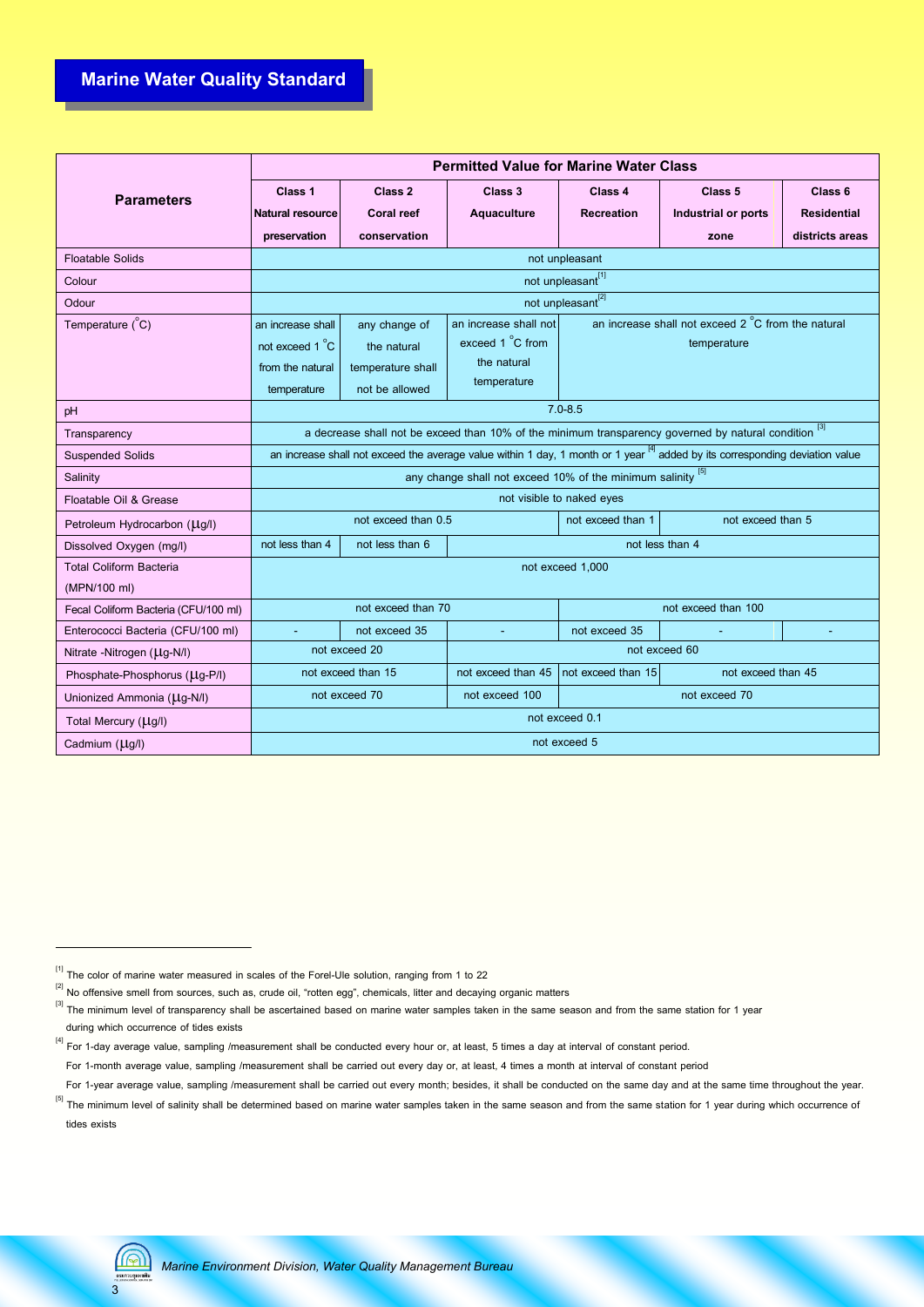# **Marine Water Quality Standard (cont.)**

|                                 | Permitted Value for Marine Water Class |                   |                    |                             |                     |                    |  |  |  |  |
|---------------------------------|----------------------------------------|-------------------|--------------------|-----------------------------|---------------------|--------------------|--|--|--|--|
| <b>Parameters</b>               | Class 1                                | Class 2           | Class 3            | Class 4                     |                     | Class 6            |  |  |  |  |
|                                 | <b>Natural resource</b>                | <b>Coral reef</b> | <b>Aquaculture</b> | <b>Recreation</b>           | Industrial or ports | <b>Residential</b> |  |  |  |  |
|                                 | preservation                           | conservation      |                    |                             | zone                | districts areas    |  |  |  |  |
| Total Chromium (µg/l)           |                                        |                   |                    | not exceed 100              |                     |                    |  |  |  |  |
| Chromium Hexavalent (µg/l)      |                                        |                   |                    | not exceed 50               |                     |                    |  |  |  |  |
| Lead $(\mu g/l)$                |                                        |                   |                    | not exceed 8.5              |                     |                    |  |  |  |  |
| Copper (µg/l)                   |                                        |                   |                    | not exceed 8                |                     |                    |  |  |  |  |
| Manganese (µg/l)                |                                        |                   |                    | not exceed 100              |                     |                    |  |  |  |  |
| Zinc $(\mu g/l)$                |                                        |                   |                    | not exceed 50               |                     |                    |  |  |  |  |
| Iron (µg/l)                     |                                        |                   |                    | not exceed 300              |                     |                    |  |  |  |  |
| Arsenic (µg/l)                  |                                        |                   |                    | not exceed 10               |                     |                    |  |  |  |  |
| Fluoride (mg/l)                 |                                        |                   |                    | not exceed 1                |                     |                    |  |  |  |  |
| Residual Chlorine (mg/l)        | ÷                                      | $\blacksquare$    | ÷                  | $\mathcal{L}_{\mathcal{C}}$ | not exceed 0.01     |                    |  |  |  |  |
| Phenol (mg/l)                   |                                        |                   |                    | not exceed 0.03             |                     |                    |  |  |  |  |
| Sulfide (µg/l)                  |                                        |                   |                    | not exceed 10               |                     |                    |  |  |  |  |
| Cyanide (µg/l)                  |                                        |                   |                    | not exceed 7                |                     |                    |  |  |  |  |
| Polychlorinated Biphenyl, PCBs  |                                        |                   |                    | undetectable                |                     |                    |  |  |  |  |
| Radioactivity (Becquerel/I)     |                                        |                   |                    |                             |                     |                    |  |  |  |  |
| - Alpha                         |                                        |                   |                    | not exceed 0.1              |                     |                    |  |  |  |  |
| - Beta (excluding Potassium-40) |                                        |                   |                    | not exceed 1.0              |                     |                    |  |  |  |  |
| Tributyltin (ng/l)              |                                        |                   |                    | not exceed 10               |                     |                    |  |  |  |  |
| Containing-chlorine pesticides  |                                        |                   |                    |                             |                     |                    |  |  |  |  |
| $(\mu$ g/l)                     |                                        |                   |                    |                             |                     |                    |  |  |  |  |
| - Aldrin                        | not exceed 1.3                         |                   |                    |                             |                     |                    |  |  |  |  |
| - Chlordane                     |                                        | not exceed 0.004  |                    |                             |                     |                    |  |  |  |  |
| - DDT                           | not exceed 0.001                       |                   |                    |                             |                     |                    |  |  |  |  |
| - Dieldrin                      | not exceed 0.0019                      |                   |                    |                             |                     |                    |  |  |  |  |
| - Endrin                        | not exceed 0.0023                      |                   |                    |                             |                     |                    |  |  |  |  |
| - Endosulfan                    | not exceed 0.0087                      |                   |                    |                             |                     |                    |  |  |  |  |
| - Heptachlor<br>- Lindane       | not exceed 0.0036                      |                   |                    |                             |                     |                    |  |  |  |  |
| Other pesticides                | not exceed 0.16                        |                   |                    |                             |                     |                    |  |  |  |  |
| - Alachlor                      |                                        |                   |                    |                             |                     |                    |  |  |  |  |
| - Ametryn                       |                                        |                   |                    |                             |                     |                    |  |  |  |  |
| - Atrazine                      |                                        |                   |                    |                             |                     |                    |  |  |  |  |
| - Carbaryl                      |                                        |                   |                    |                             |                     |                    |  |  |  |  |
| - Carbendazim                   |                                        |                   |                    |                             |                     |                    |  |  |  |  |
| - Chlorpyrifos                  |                                        |                   |                    |                             |                     |                    |  |  |  |  |
| - Cypermethrin                  | undetectable                           |                   |                    |                             |                     |                    |  |  |  |  |
| $-2,4-D$                        |                                        |                   |                    |                             |                     |                    |  |  |  |  |
| - Diuron                        |                                        |                   |                    |                             |                     |                    |  |  |  |  |
| - Glyphosate                    |                                        |                   |                    |                             |                     |                    |  |  |  |  |
| - Malathion                     |                                        |                   |                    |                             |                     |                    |  |  |  |  |
| - Mancozeb                      |                                        |                   |                    |                             |                     |                    |  |  |  |  |
| - Methyl Parathion              |                                        |                   |                    |                             |                     |                    |  |  |  |  |
| - Parathion                     |                                        |                   |                    |                             |                     |                    |  |  |  |  |

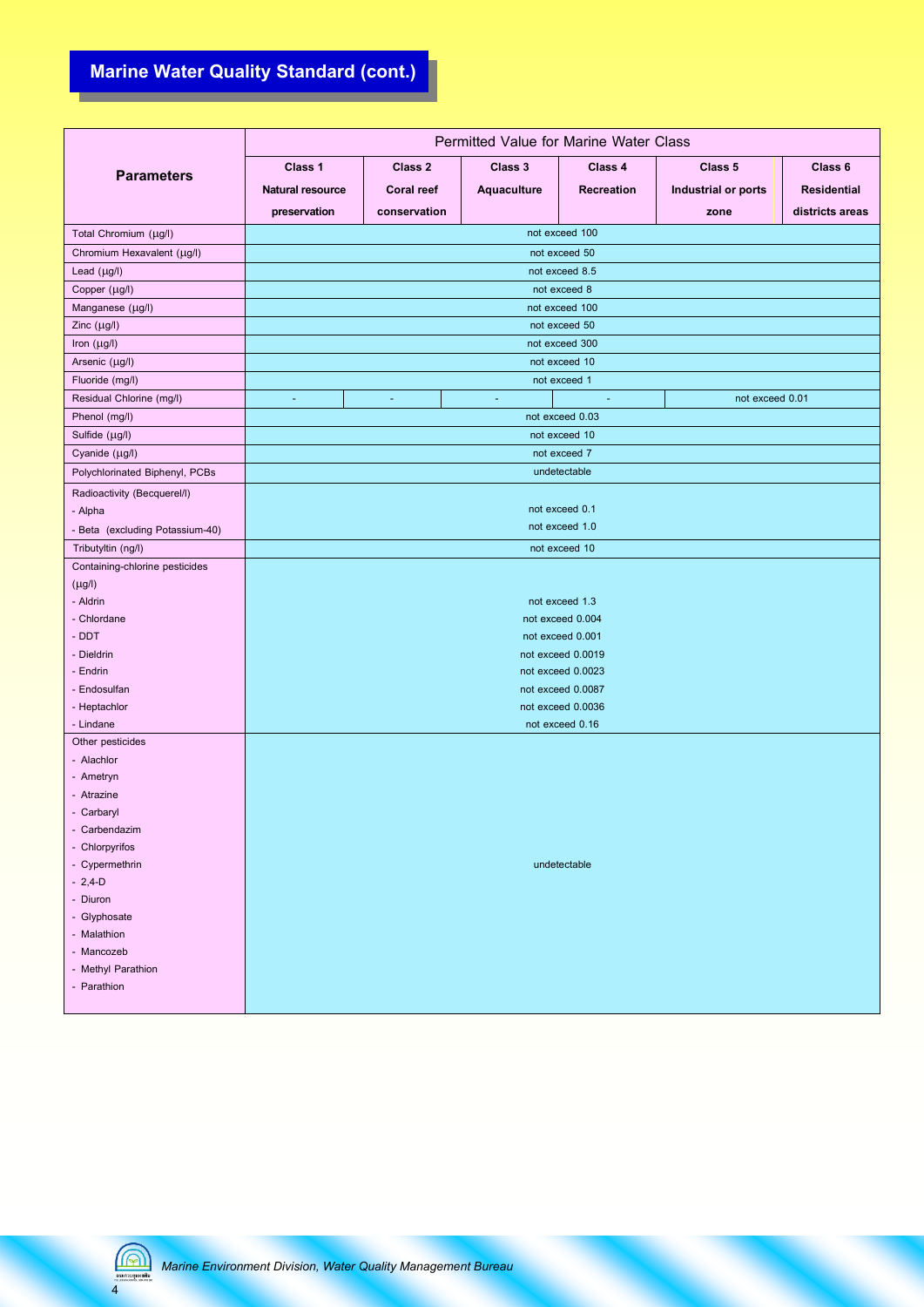| <b>Parameters</b>              | <b>Methods</b>                                                                          |  |  |  |
|--------------------------------|-----------------------------------------------------------------------------------------|--|--|--|
| <b>Floatable Solids</b>        | <b>Surface Observation</b>                                                              |  |  |  |
| Colour                         | using Forel-Ule color scale in evaluation                                               |  |  |  |
| Odour                          | based on olfactory senses performed by at least three people                            |  |  |  |
|                                | (Samples shall be kept in two glass bottles or TFE-lines)                               |  |  |  |
| Temperature                    | 1) Thermometer or                                                                       |  |  |  |
|                                | 2) Electrical Sensor Method                                                             |  |  |  |
| pH                             | pH meter                                                                                |  |  |  |
| Transparency                   | Secchi disc (designed for marine water)                                                 |  |  |  |
| Suspended solids               | Gravimetric Method                                                                      |  |  |  |
| Salinity                       | 1) Argentometric or                                                                     |  |  |  |
|                                | 2) Electrical Conductivity Method or                                                    |  |  |  |
|                                | 3) Density or                                                                           |  |  |  |
|                                | 4) Refractometer                                                                        |  |  |  |
| Floatable Oil & Grease         | <b>Surface Observation</b>                                                              |  |  |  |
| Petroleum Hydrocarbon          | Pre-concentration followed by Fluorescence Spectrophotometry                            |  |  |  |
| Dissolved Oxygen               | 1) Azide Modification or                                                                |  |  |  |
|                                | 2) Membrane Electrode Method or                                                         |  |  |  |
|                                | 3) Winkler Method                                                                       |  |  |  |
| <b>Total Coliform Bacteria</b> | Multiple Tube Fermentation Technique                                                    |  |  |  |
| <b>Fecal Coliform Bacteria</b> | Membrane Filter Technique                                                               |  |  |  |
| Enterococci Bacteria           |                                                                                         |  |  |  |
| Nitrate-Nitrogen               | Cadmium Reduction Method to convert Nitrate to Nitrite before using Colorimetric Method |  |  |  |
| Phosphate-Phosphorus           | <b>Colorimetric Method</b>                                                              |  |  |  |
| <b>Unionized Ammonia</b>       | Phenol-Hypochlorite Method                                                              |  |  |  |
| <b>Total Mercury</b>           | Pre-concentration followed by                                                           |  |  |  |
|                                | Cold-Vapor/Hydride Generation-Atomic Absorption Spectrometric Method or<br>1)           |  |  |  |
|                                | Cold-Vapor/Hydride Generation-Atomic Fluorescence Spectrometric Method or<br>2)         |  |  |  |
|                                | Inductively Coupled Plasma Method<br>3)                                                 |  |  |  |
| Cadmium                        | Pre-concentration followed by                                                           |  |  |  |
| <b>Total Chromium</b>          | 1) Electrothermal Atomic Absorption Spectrometric Method or                             |  |  |  |
|                                | 2) Inductively Coupled Plasma Method                                                    |  |  |  |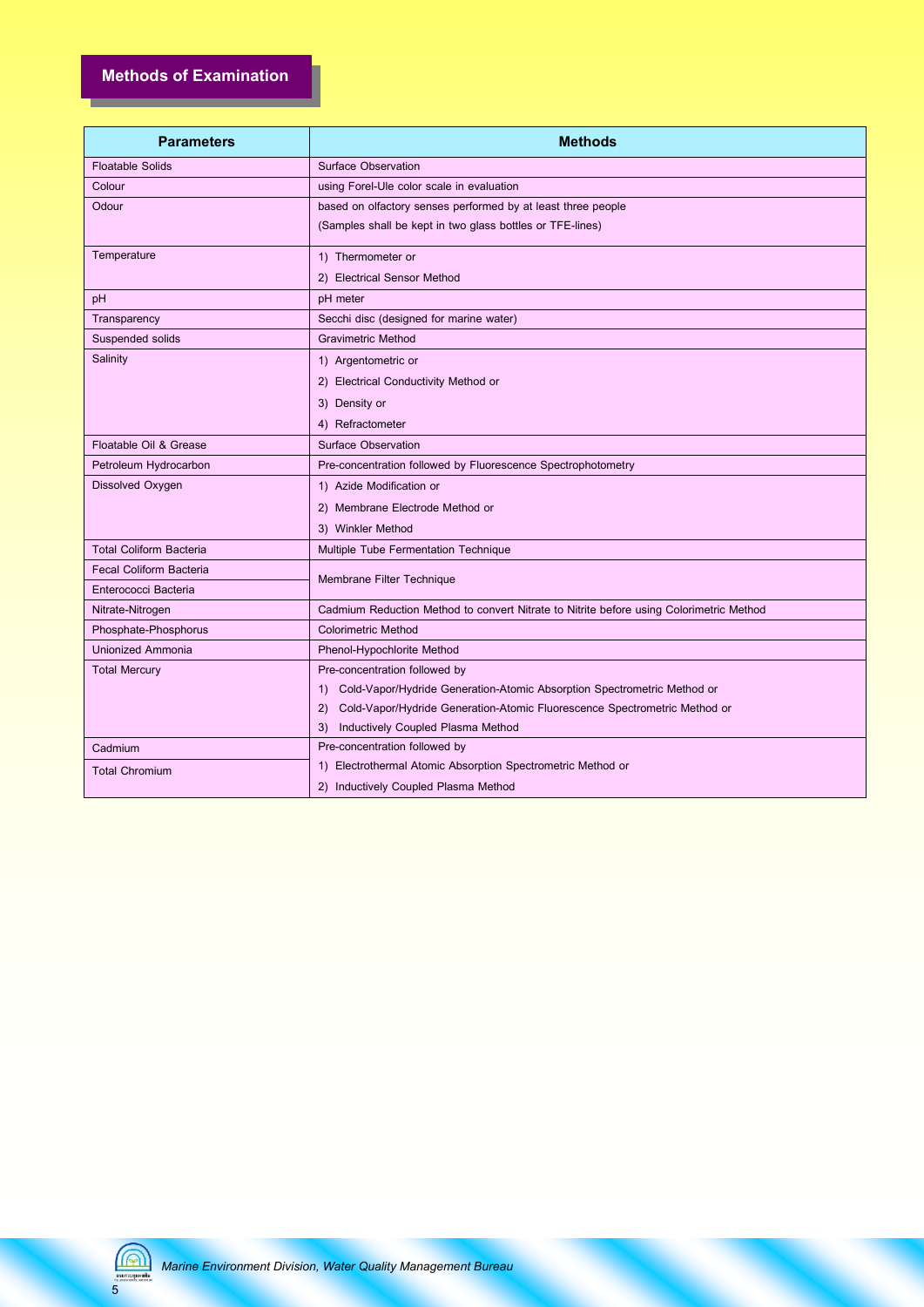### **Means of marine water quality assessment (cont.)**

| <b>Parameters</b>              | <b>Means of examination</b>                                                                  |  |  |  |  |  |
|--------------------------------|----------------------------------------------------------------------------------------------|--|--|--|--|--|
| <b>Chromium Hexavalent</b>     | after pre-concentration, perform either of the followings                                    |  |  |  |  |  |
| Lead                           | 1) Electrothermal Atomic Absorption Spectrometric Method or                                  |  |  |  |  |  |
| Copper                         | 2) Inductively Coupled Plasma Method                                                         |  |  |  |  |  |
| Manganese                      | Pre-concentration followed by                                                                |  |  |  |  |  |
| Zinc                           | 1) Flame Atomic Absorption Spectrometric Method or                                           |  |  |  |  |  |
| <b>Iron</b>                    | Electrothermal Atomic Absorption Spectrometric Method or<br>2)                               |  |  |  |  |  |
|                                | 3) Inductively Coupled Plasma Method                                                         |  |  |  |  |  |
| Fluoride                       | <b>SPADNS Colorimetric Method</b>                                                            |  |  |  |  |  |
| Residual chlorine              | N, N-diethyl-p-phenylenediamine Method                                                       |  |  |  |  |  |
| Phenol                         | Distillation followed by 4 -Aminoantipyrine Colorimetric Method                              |  |  |  |  |  |
| Sulfide                        | Methylene Blue Colorimetric Method                                                           |  |  |  |  |  |
| Cyanide                        | Pyridine Barbituric Acid Colorimetric Method                                                 |  |  |  |  |  |
| PCBs, Polychlorinated Biphenyl | Pre-concentration followed by Gas Chromatography with Electron Capture Detector              |  |  |  |  |  |
| Pesticide                      | Pre-concentration followed by                                                                |  |  |  |  |  |
|                                | 1) Gas Chromatography with Mass Spectrophotometry or                                         |  |  |  |  |  |
|                                | 2) High Performance Liquid Chromatography (HPLC)                                             |  |  |  |  |  |
| Arsenic                        | Pre-concentration followed by                                                                |  |  |  |  |  |
|                                | 1) Hydride Generation-Atomic Absorption Spectrometric Method or                              |  |  |  |  |  |
|                                | Electrothermal Atomic Absorption Spectrometric Method or                                     |  |  |  |  |  |
|                                | 3) Inductively Coupled Plasma Method that possesses Chloride interference elimination system |  |  |  |  |  |
| Radioactivity                  |                                                                                              |  |  |  |  |  |
| Alpha                          | - Co-precipitation Method                                                                    |  |  |  |  |  |
| <b>Beta</b>                    | - Evaporation Method                                                                         |  |  |  |  |  |
| Potassium-40                   | - Gamma Spectrometry Method (USEPA) or calculation based on salinity value                   |  |  |  |  |  |
| Tributyltin                    | Pre-concentration followed by                                                                |  |  |  |  |  |
|                                | 1) Gas Chromatography with Flame Photometric Detector                                        |  |  |  |  |  |
|                                | 2) Gas Chromatography with Mass Spectrophotometry or                                         |  |  |  |  |  |
|                                | 3) High Performance Liquid Chromatography-ICP-MS                                             |  |  |  |  |  |

**Note:** Marine water sampling techniques and all associated apparatuses shall comply with either the guideline set forth by the Pollution Control Department or guidelines stated in Standard Method for the Examination of Water and Wastewater (APHA, AWWA and WEF, updated) Method of Seawater Analysis (Grasshoff ,1999) Practical Handbook of Seawater Analysis (Strickland and Parsons, 1972) A Manual of Chemical and Biological Methods for Seawater Analysis (Parsons et.al., 1984) Recommended guidelines for measuring organic compounds in Puget Sound water, sediment and tissue samples (Puget Sound Estuary Program, 1997) Prescribed Procedures for Measurement of Radioactivity in Drinking Water (Krieger and Whittaker, 1980) Proceedings of the organotin symposium, Comprehensive method for determination of aquatic butyltin and butylmethyltin species at ultra trace levels using simultaneous hybridization/extraction with GC/FPD detection (Matthias et. Al. 1986 a,b). In addition, marine water sampling techniques and all associated apparatuses shall conform to other new guidelines that are later adopted by the Pollution Control Committee. Such guidelines might be relevant to examination methods, elimination of Chloride interference, or pre-concentration.